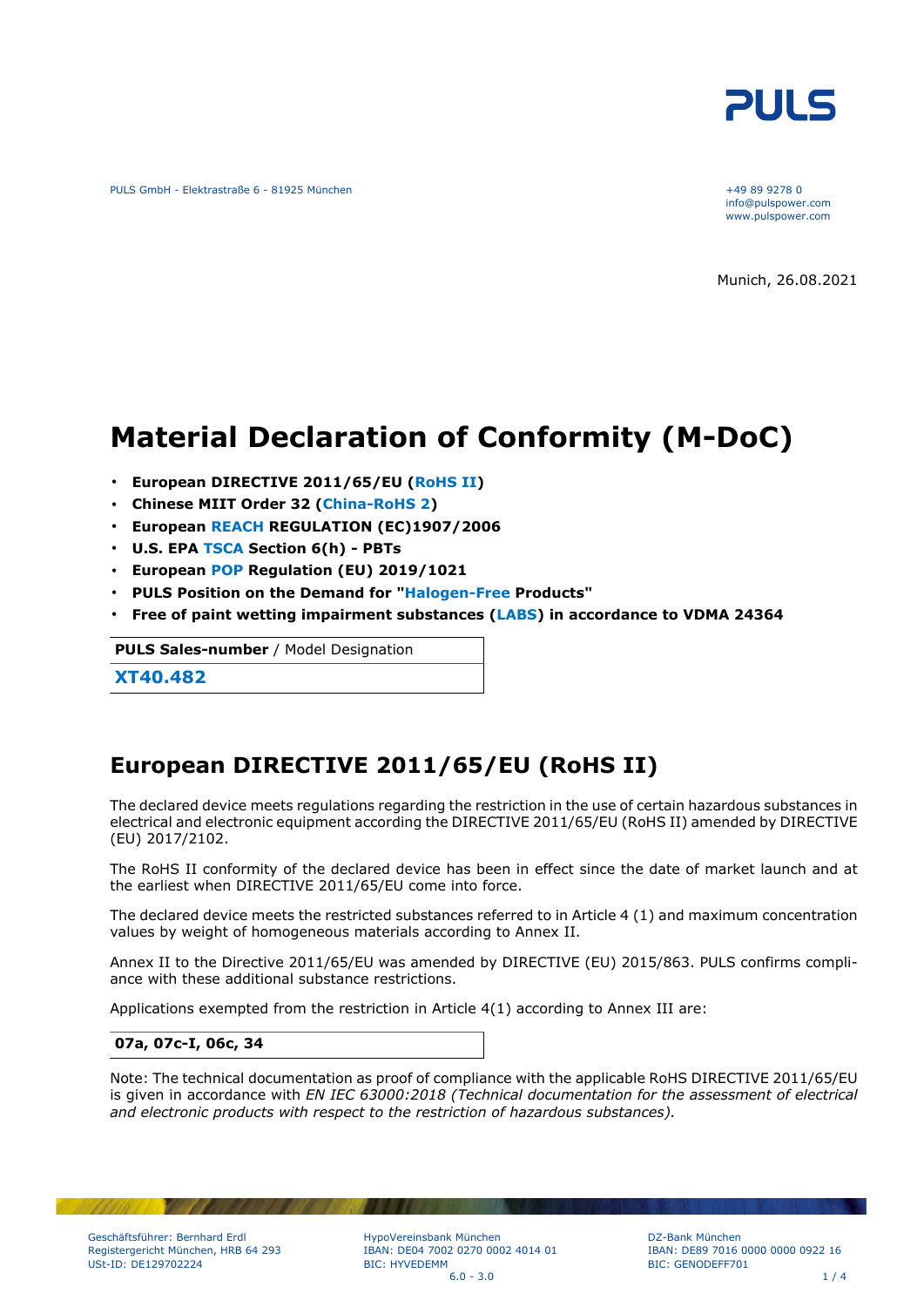# **Chinese MIIT Order 32 (China-RoHS 2)**

The declared device meets the Measures for Restriction of the Use of Hazardous Substances in Electrical & Electronic Products Order No. 32 (China-RoHS II) of the Chinese Ministry of Industry and Information Technology (MIIT).

Hazardous Substance Control Table in compliance with Chinese SJ/T11364-2014 for the declared device.

|                                                                                                                                                                                                                                                                                                                          | 有毒有害物质或元素<br><b>Toxic or hazardous Substances and Elements</b> |                      |                        |                                            |                                                |                                                        |  |
|--------------------------------------------------------------------------------------------------------------------------------------------------------------------------------------------------------------------------------------------------------------------------------------------------------------------------|----------------------------------------------------------------|----------------------|------------------------|--------------------------------------------|------------------------------------------------|--------------------------------------------------------|--|
| 部件名称<br><b>Part Name</b>                                                                                                                                                                                                                                                                                                 | 铅<br>Lead (Pb)                                                 | 汞<br>Mercury<br>(Hg) | 镉<br>Cadmi-<br>um (Cd) | 六价铬<br>Hexavalent<br>Chromium<br>(Cr (VI)) | 多溴联苯<br>Polybrominat-<br>ed biphenyls<br>(PBB) | 多溴二苯醚<br>Polybrominat-<br>ed diphenyl<br>ethers (PBDE) |  |
| <b>Printed Circuit</b><br><b>Boards</b><br><b>Assemblies</b>                                                                                                                                                                                                                                                             | X                                                              | O                    | O                      | O                                          | O                                              | $\circ$                                                |  |
| <b>Housing Body</b>                                                                                                                                                                                                                                                                                                      | O                                                              | O                    | $\Omega$               | $\Omega$                                   | $\circ$                                        | $\circ$                                                |  |
| <b>Housing Cover</b>                                                                                                                                                                                                                                                                                                     | O                                                              | O                    | $\Omega$               | O                                          | $\Omega$                                       | $\circ$                                                |  |
| <b>Terminals</b>                                                                                                                                                                                                                                                                                                         | O                                                              | O                    | $\Omega$               | $\Omega$                                   | O                                              | $\circ$                                                |  |
| <b>Labels</b>                                                                                                                                                                                                                                                                                                            | $\Omega$                                                       | O                    | $\Omega$               | O                                          | O                                              | $\Omega$                                               |  |
| <b>DIN-Rail-Holder</b>                                                                                                                                                                                                                                                                                                   | O                                                              | O                    | $\Omega$               | O                                          | O                                              | $\Omega$                                               |  |
| <b>DIN-Rail-Slider</b>                                                                                                                                                                                                                                                                                                   | O                                                              | O                    | $\Omega$               | O                                          | O                                              | $\circ$                                                |  |
| O: 表示该有毒有害物质在该部件所有均质材料中的含量均在GB/T 26572规定的限量要求以下<br>O: Indicates the toxic or hazardous substance contained in all of the homogeneous materials for this<br>part is within the limit requirement in GB/T 26572.                                                                                                           |                                                                |                      |                        |                                            |                                                |                                                        |  |
| X: 表示该有毒有害物质至少在该部件的某一均质材料中的含量超出GB/T 26572规定的限量要求。 X: Indicates the<br>toxic or hazardous substance contained in at least one of the homogeneous<br>materials used for this part is outside the limit requirement in GB/T 26572                                                                                           |                                                                |                      |                        |                                            |                                                |                                                        |  |
| 环保期限(EFUP )的产品及其部件是每个列出的符号,除非另有标明。使用期限只适用于产品在产品手册中规定的条<br>件下工作<br>The Environmentally Friendly Period (EFUP) for the product and its parts are per the symbol listed, un-<br>less otherwise marked. The Period of use is valid only when the product is operated within the<br>conditions defined in the product manual. |                                                                |                      |                        |                                            |                                                |                                                        |  |

The EFUP of the declared device is 25 years. The unit is marked with following EFUP symbol:



## **European REACH Regulation (EC) 1907/2006**

As a manufacturer of electronic power supplies, PULS GmbH is a "downstream user" with regards to the Regulation for the Registration, Evaluation, Authorisation and Restriction of Chemicals (REACH). Therefore, PULS is providing information only on non-chemical articles (products). In principle, PULS GmbH is not subject to any obligation to register or to compile material safety data sheets.

PULS hereby confirms that its electronic power supplies comply with the legal obligations regarding Article 33 and the restrictions outlined in Annex XVII of the European REACH Regulation 1907/2006 which came into force on 01.06.2007.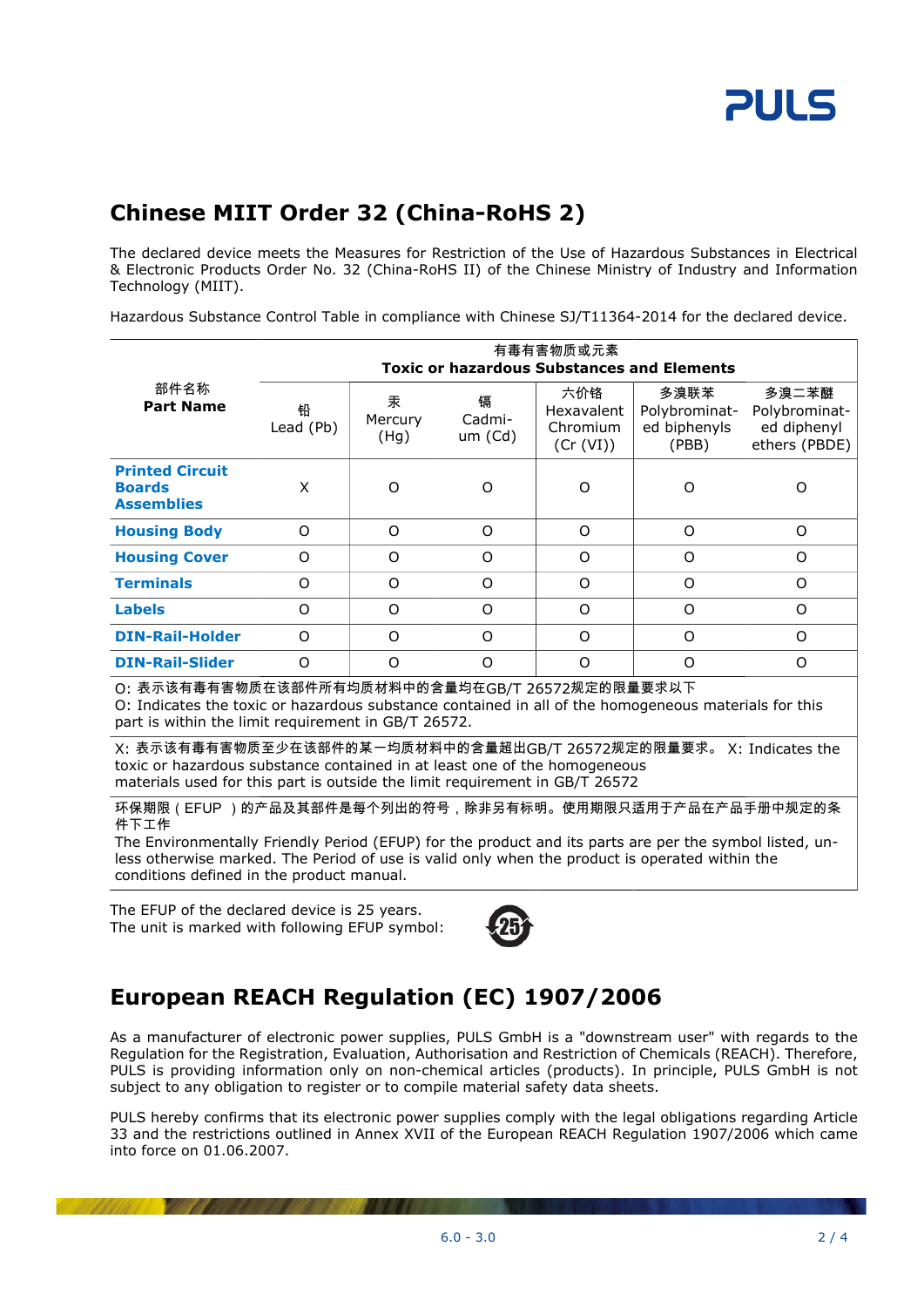

PULS and its suppliers will continuously review the actual ECHA "Candidate List" for additions and updates and act accordingly in compliance with REACH regulations. The actual candidate list is provided on the European Chemicals Agency website at:

<https://echa.europa.eu/candidate-list-table>

The information requirement of REACH Article 33 is met by considering the ECJ-Judgment (Case C-106/14) for calculating the SVHC content in articles.

The SVHC weight calculation is done in recommendation according to the - ECHA Guidance on requirements for substances in articles.

Within PULS supply chain the company received the following REACH Article 33 information that the declared device contains component(s) with the following SVHC (Article 59) listed substances >0.1% by weight.

| <b>Article Group</b>    | SVHC listed substances $> 0.1$ % by weight / EC / CAS |  |
|-------------------------|-------------------------------------------------------|--|
| Electronic Component(s) | Lead / 231-100-4 / 7439-92-1                          |  |
| <b>SCIP-ID</b>          | 71f7872a-d4d2-422e-8a9c-c10df95a5d9c                  |  |

From PULS supply chain there is currently no information that material safety data sheets must be made available for the declared device.

PULS will replace SVHC listed substances with alternative solutions as far as is technically and economically feasible.

Note: The technical documentation as proof of compliance with the applicable REACH Regulation 1907/2006 is given in accordance with *EN IEC 63000:2018 (Technical documentation for the assessment of electrical and electronic products with respect to the restriction of hazardous substances).*

### **U.S. EPA TSCA Section 6(h) - PBTs**

The United States Environmental Protection Agency (EPA) requires under the Toxic Substances Control Act (TSCA) Section 6(h) restrictions and information obligation regarding the 5 PBT substances.

For the declared device there is to-date no evidence within our supply chain that our products contain articles with prohibited PBT substances listed in TSCA Section 6(h).

Note: The technical documentation as proof of compliance with the applicable TSCA Section 6(h) (USA) is given in accordance with *IEC 63000:2018 (Technical documentation for the assessment of electrical and electronic products with respect to the restriction of hazardous substances).*

### **European POP Regulation (EU) 2019/1021**

PULS confirms the Regulation (EU) 2019/1021 of the European Parliament and of the Council of 20 June 2019 on persistent organic pollutants (POP).

For the declared device there is to-date no evidence within our supply chain that:

- our products contain articles with prohibited substances from Annex I of POP regulation.
- there is any use of exemption from control measures acc. Article 4 (see additionally Annex I) of POP regulation.